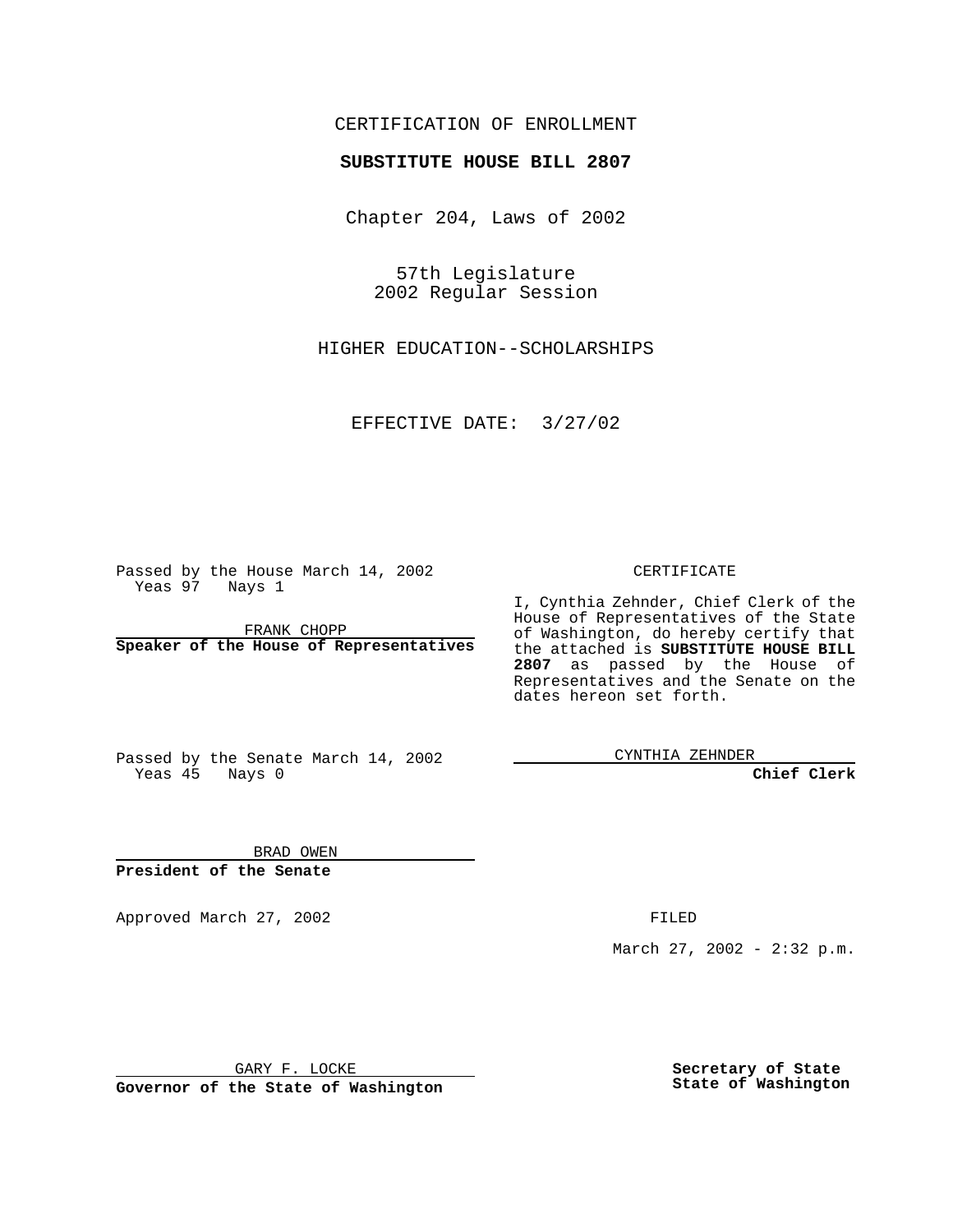## **SUBSTITUTE HOUSE BILL 2807** \_\_\_\_\_\_\_\_\_\_\_\_\_\_\_\_\_\_\_\_\_\_\_\_\_\_\_\_\_\_\_\_\_\_\_\_\_\_\_\_\_\_\_\_\_\_\_

\_\_\_\_\_\_\_\_\_\_\_\_\_\_\_\_\_\_\_\_\_\_\_\_\_\_\_\_\_\_\_\_\_\_\_\_\_\_\_\_\_\_\_\_\_\_\_

#### AS AMENDED BY THE SENATE

Passed Legislature - 2002 Regular Session

#### **State of Washington 57th Legislature 2002 Regular Session**

**By** House Committee on Appropriations (originally sponsored by Representatives Kenney, Cox, Fromhold and Rockefeller; by request of Governor Locke)

Read first time 02/11/2002. Referred to Committee on .

 AN ACT Relating to higher education scholarships; reenacting and amending RCW 43.79A.040; adding a new chapter to Title 28B RCW; and declaring an emergency.

BE IT ENACTED BY THE LEGISLATURE OF THE STATE OF WASHINGTON:

 NEW SECTION. **Sec. 1.** The legislature intends to strengthen the link between postsecondary education and K-12 education by creating the Washington promise scholarship program for academically successful high school graduates from low and middle-income families. The legislature finds that, increasingly, an individual's economic viability is contingent on postsecondary educational opportunities, yet the state's full financial obligation is eliminated after the twelfth grade. Students who work hard in kindergarten through twelfth grade and successfully complete high school with high academic marks may not have the financial ability to attend college because they cannot obtain financial aid or the financial aid is insufficient.

 NEW SECTION. **Sec. 2.** The higher education coordinating board shall design the Washington promise scholarship program based on the following parameters: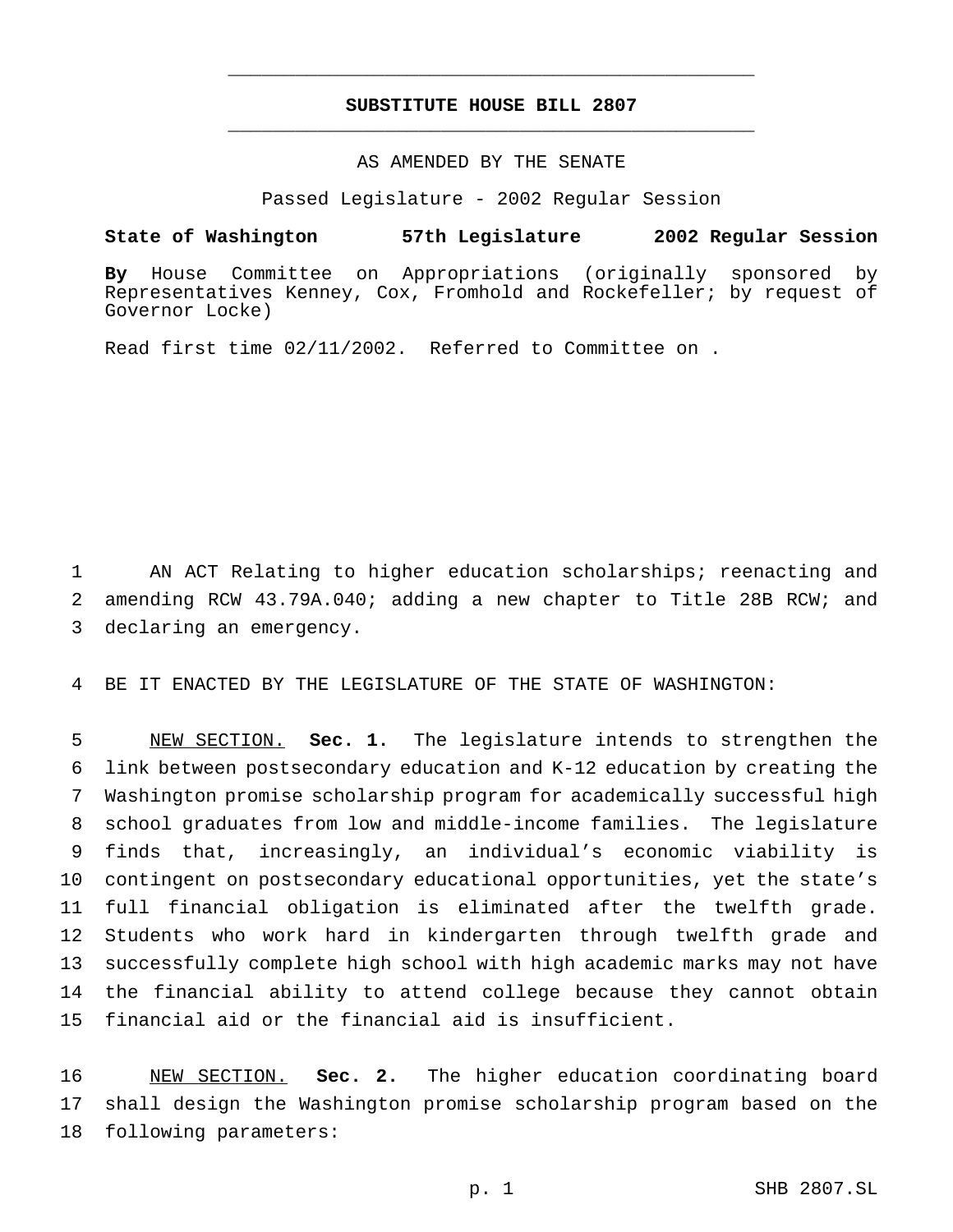(1) Scholarships shall be awarded to students graduating from public and approved private high schools under chapter 28A.195 RCW and students participating in home-based instruction as provided in chapter 28A.200 RCW who meet both an academic and a financial eligibility criteria.

(a) Academic eligibility criteria shall be defined as follows:

 (i) Beginning with the graduating class of 2002, students graduating from public and approved private high schools under chapter 28A.195 RCW must be in the top fifteen percent of their graduating class, as identified by each respective high school at the completion of the first term of the student's senior year; or

 (ii) Students graduating from public high schools, approved private high schools under chapter 28A.195 RCW, and students participating in home-based instruction as provided in chapter 28A.200 RCW must equal or exceed a cumulative scholastic assessment test I score of twelve hundred on their first attempt or must equal or exceed a composite American college test score of twenty-seven on their first attempt.

 (b) To meet the financial eligibility criteria, a student's family income shall not exceed one hundred thirty-five percent of the state median family income adjusted for family size, as determined by the higher education coordinating board for each graduating class. Students not meeting the eligibility requirements for the first year of scholarship benefits may reapply for the second year of benefits, but must still meet the income standard set by the board for the student's graduating class.

 (2) Promise scholarships are not intended to supplant any grant, scholarship, or tax program related to postsecondary education. If the board finds that promise scholarships supplant or reduce any grant, scholarship, or tax program for categories of students, then the board shall adjust the financial eligibility criteria or the amount of scholarship to the level necessary to avoid supplanting.

 (3) Within available funds, each qualifying student shall receive two consecutive annual awards, the value of each not to exceed the full-time annual resident tuition rates charged by Washington's community colleges. The higher education coordinating board shall award scholarships to as many students as possible from among those qualifying under this section.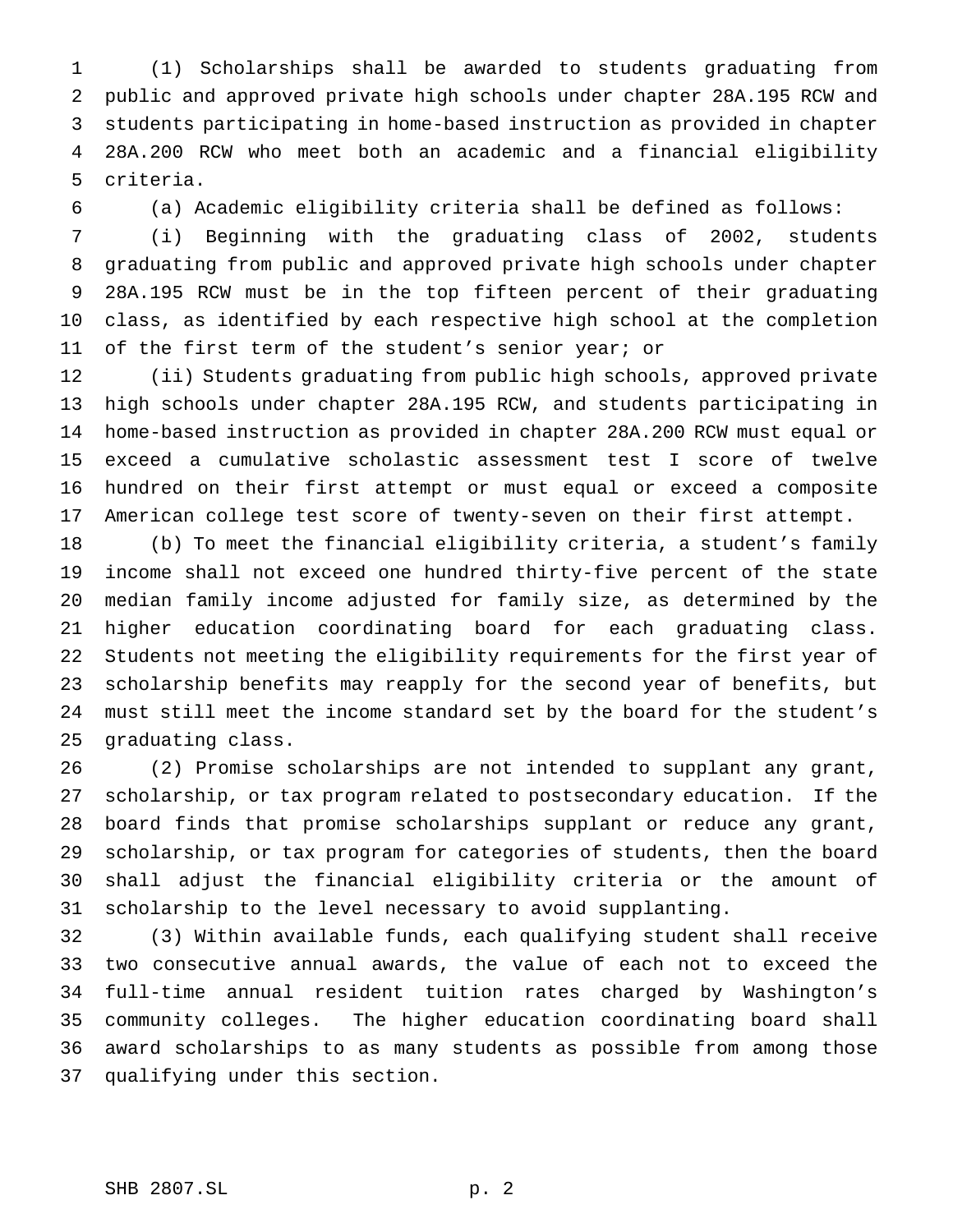(4) By October 15th of each year, the board shall determine the award amount of the scholarships, after taking into consideration the availability of funds.

 (5) The scholarships may only be used for undergraduate coursework at accredited institutions of higher education in the state of Washington.

 (6) The scholarships may be used for undergraduate coursework at Oregon institutions of higher education that are part of the border county higher education opportunity project in RCW 28B.80.806 when those institutions offer programs not available at accredited institutions of higher education in Washington state.

 (7) The scholarships may be used for college-related expenses, including but not limited to, tuition, room and board, books, and materials.

 (8) The scholarships may not be awarded to any student who is pursuing a degree in theology.

 (9) The higher education coordinating board may establish satisfactory progress standards for the continued receipt of the promise scholarship.

 (10) The higher education coordinating board shall establish the time frame within which the student must use the scholarship.

 NEW SECTION. **Sec. 3.** The higher education coordinating board, with the assistance of the office of the superintendent of public instruction, shall implement and administer the Washington promise scholarship program described in section 2 of this act as follows:

 (1) The first scholarships shall be awarded to eligible students enrolling in postsecondary education in the 2002-03 academic year.

 (2) The office of the superintendent of public instruction shall provide information to the higher education coordinating board that is necessary for implementation of the program. The higher education coordinating board and the office of the superintendent of public instruction shall jointly establish a timeline and procedures necessary for accurate and timely data reporting.

 (a) For students meeting the academic eligibility criteria as provided in section 2(1)(a) of this act, the office of the superintendent of public instruction shall provide the higher education coordinating board with student names, addresses, birth dates, and unique numeric identifiers.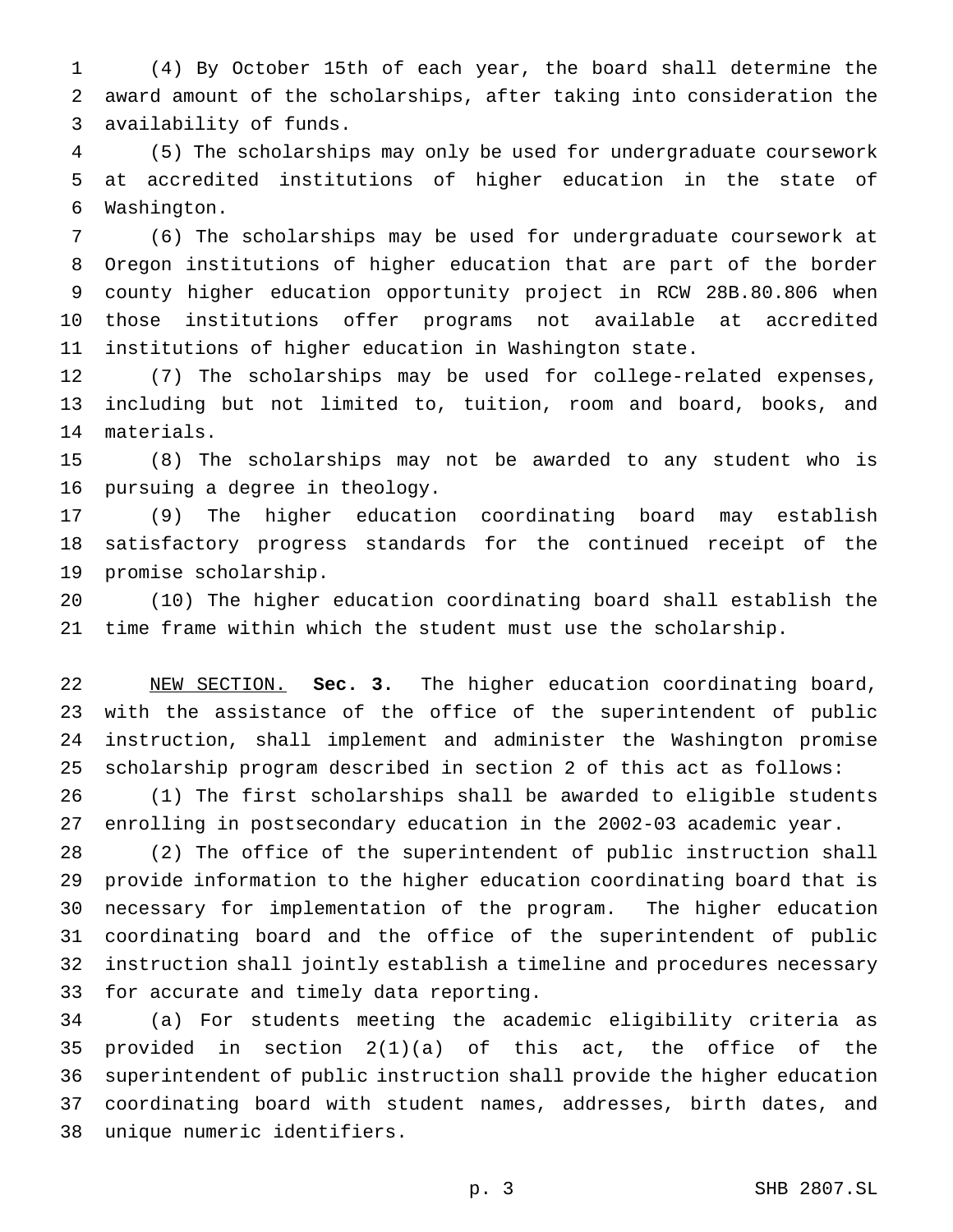(b) Public and approved private high schools under chapter 28A.195 RCW shall provide requested information necessary for implementation of the program to the office of the superintendent of public instruction within the established timeline.

 (c) All student data is confidential and may be used solely for the purposes of providing scholarships to eligible students.

 (3) The higher education coordinating board may adopt rules to implement this chapter.

 NEW SECTION. **Sec. 4.** The Washington promise scholarship program shall not be funded at the expense of the state need grant program as defined in RCW 28B.10.800 through 28B.10.824. In administering the state need grant and promise scholarship programs, the higher education coordinating board shall first ensure that eligibility for state need grant recipients is at least fifty-five percent of state median family income.

 NEW SECTION. **Sec. 5.** This chapter shall not be construed to change current state requirements for students who received home-based instruction under chapter 28A.200 RCW.

 NEW SECTION. **Sec. 6.** (1) The Washington promise scholarship account is created in the custody of the state treasurer. The account shall be a nontreasury account retaining its interest earnings in accordance with RCW 43.79A.040.

 (2) The higher education coordinating board shall deposit in the account all money received for the program. The account shall be self- sustaining and consist of funds appropriated by the legislature for the Washington promise scholarship program, private contributions to the program, and refunds of Washington promise scholarships.

 (3) Expenditures from the account shall be used for scholarships to eligible students.

 (4) With the exception of the operating costs associated with the management of the account by the treasurer's office as authorized in chapter 43.79A RCW, the account shall be credited with all investment income earned by the account.

 (5) Disbursements from the account are exempt from appropriations and the allotment provisions of chapter 43.88 RCW.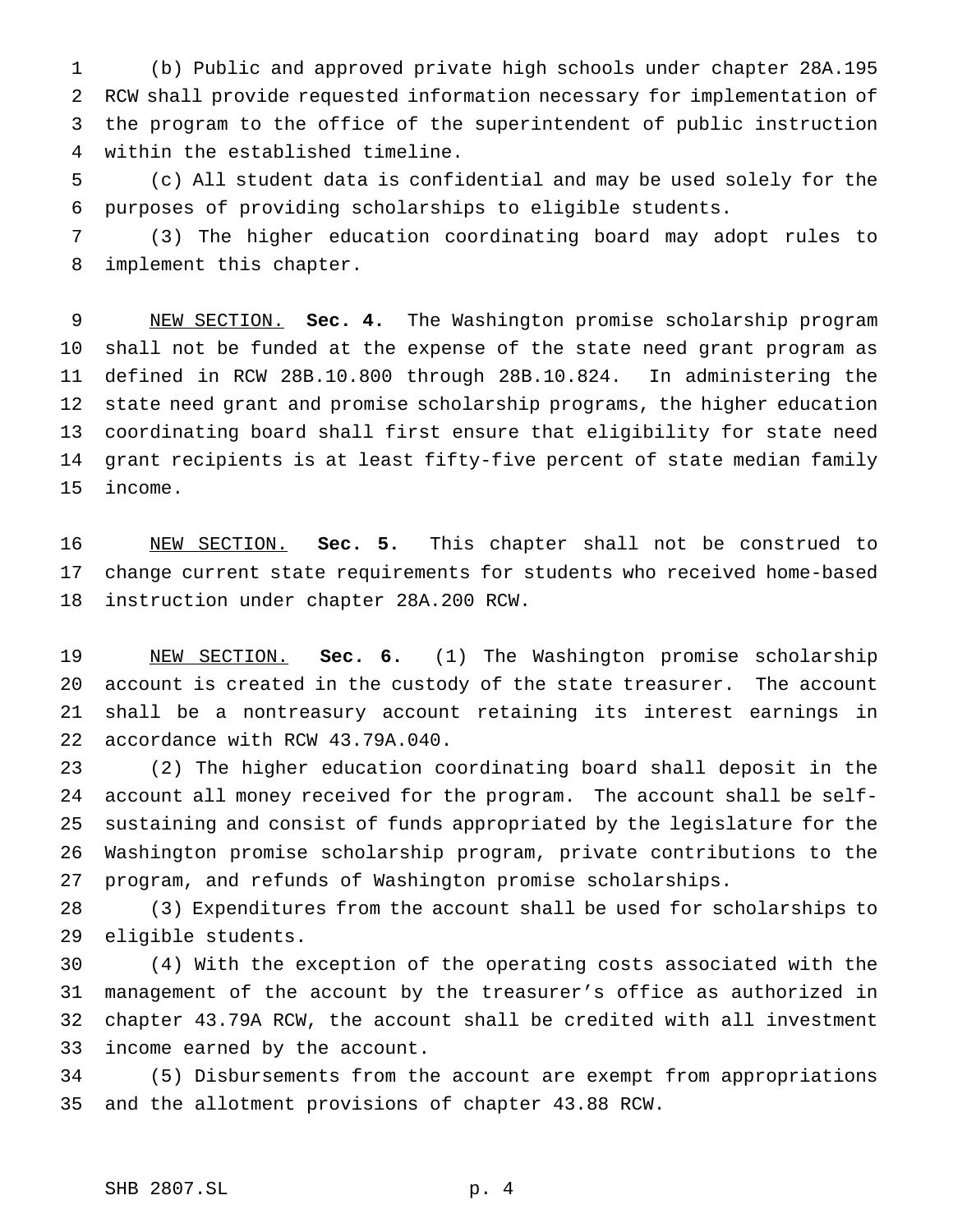(6) Disbursements from the account shall be made only on the authorization of the higher education coordinating board.

 **Sec. 7.** RCW 43.79A.040 and 2001 c 201 s 4 and 2001 c 184 s 4 are each reenacted and amended to read as follows:

 (1) Money in the treasurer's trust fund may be deposited, invested, and reinvested by the state treasurer in accordance with RCW 43.84.080 in the same manner and to the same extent as if the money were in the state treasury.

 (2) All income received from investment of the treasurer's trust fund shall be set aside in an account in the treasury trust fund to be known as the investment income account.

 (3) The investment income account may be utilized for the payment of purchased banking services on behalf of treasurer's trust funds including, but not limited to, depository, safekeeping, and disbursement functions for the state treasurer or affected state agencies. The investment income account is subject in all respects to chapter 43.88 RCW, but no appropriation is required for payments to financial institutions. Payments shall occur prior to distribution of earnings set forth in subsection (4) of this section.

 (4)(a) Monthly, the state treasurer shall distribute the earnings credited to the investment income account to the state general fund except under (b) and (c) of this subsection.

 (b) The following accounts and funds shall receive their proportionate share of earnings based upon each account's or fund's 25 average daily balance for the period: The Washington promise 26 scholarship account, the college savings program account, the Washington advanced college tuition payment program account, the agricultural local fund, the American Indian scholarship endowment fund, the basic health plan self-insurance reserve account, the Washington international exchange scholarship endowment fund, the developmental disabilities endowment trust fund, the energy account, the fair fund, the game farm alternative account, the grain inspection revolving fund, the juvenile accountability incentive account, the rural rehabilitation account, the stadium and exhibition center account, the youth athletic facility account, the self-insurance revolving fund, the sulfur dioxide abatement account, and the children's trust fund. However, the earnings to be distributed shall